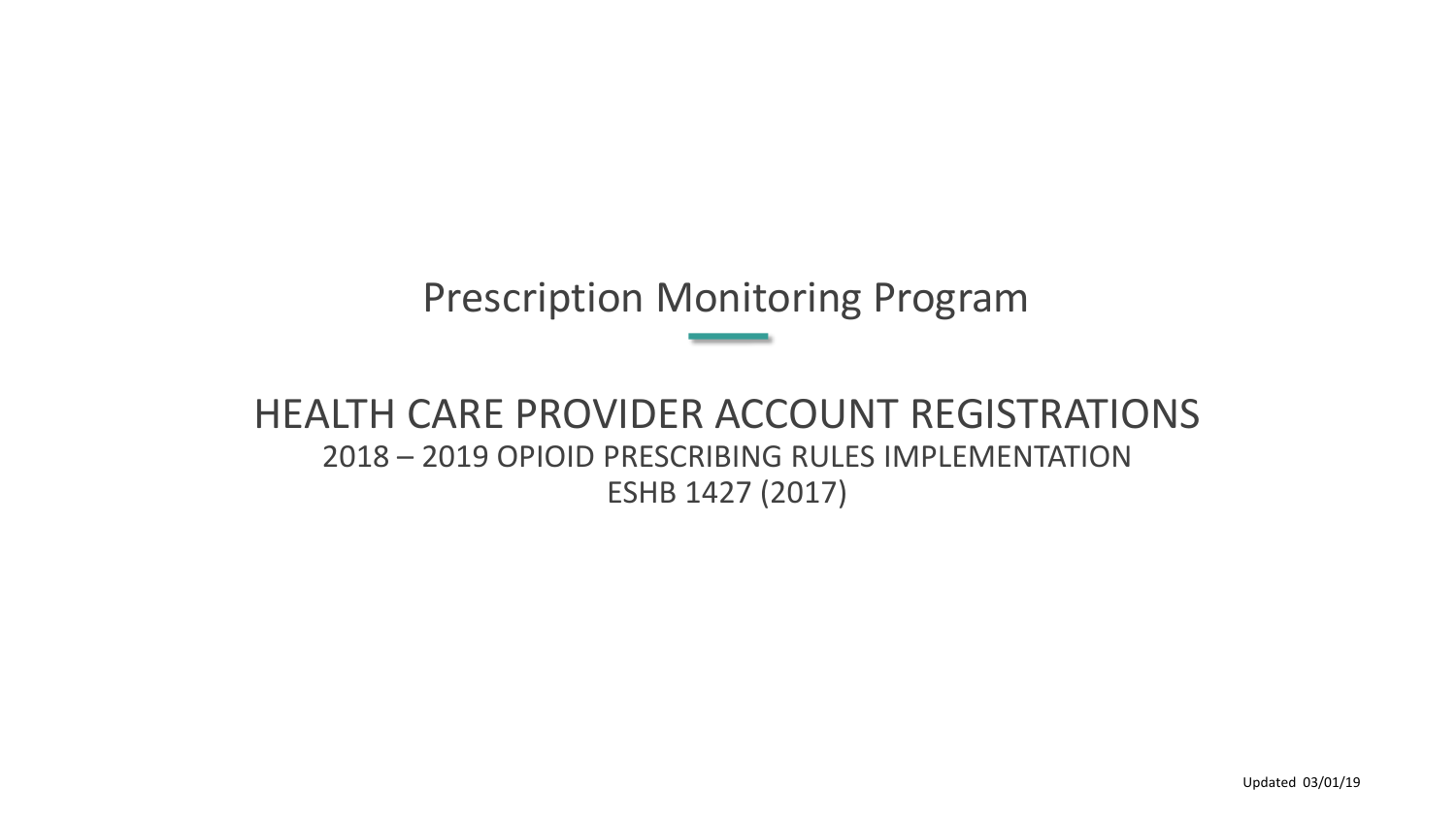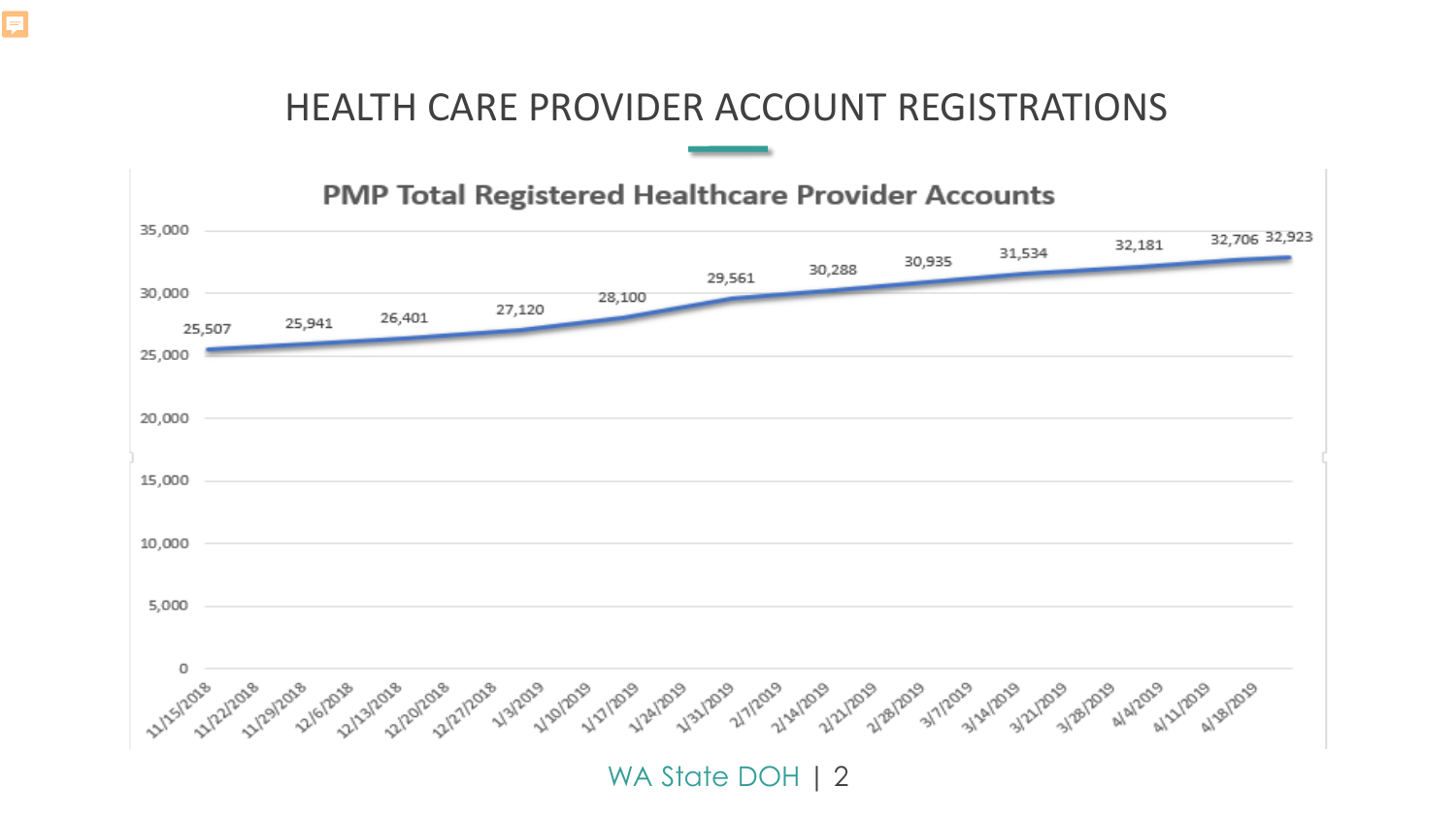| <b>Washington Healthcare Provider PMP Accounts</b> |          |          |          |          |          |           |           |          |          |          |
|----------------------------------------------------|----------|----------|----------|----------|----------|-----------|-----------|----------|----------|----------|
|                                                    |          |          |          |          |          |           |           |          |          |          |
| <b>Pharmacists</b>                                 | 4,343    | 4,490    | 4,536    | 4,589    | 4,659    | 4,728     | 4,827     | 4,880    | 4,916    | 4,958    |
| <b>Pharmacy</b><br><b>Delegates</b>                | 247      | 289      | 307      | 326      | 332      | 337       | 353       | 363      | 366      | 377      |
|                                                    |          |          |          |          |          |           |           |          |          |          |
| <b>Prescribers</b>                                 | 7,893    | 8,466    | 8,603    | 8,799    | 8,955    | 9,057     | 9,841     | 10,465   | 11,756   | 12,774   |
| <b>Prescriber</b><br><b>Delegates</b>              | 3,558    | 3,988    | 4,118    | 4,298    | 4,418    | 4,495     | 4,763     | 4,950    | 4,495    | 5,750    |
|                                                    |          |          |          |          |          |           |           |          |          |          |
| <b>TOTAL</b>                                       | 16,041   | 17,233   | 17,564   | 18,012   | 18,364   | 18,617    | 19,784    | 20,658   | 21,533   | 23,859   |
|                                                    | 1/1/2018 | 5/1/2018 | 6/1/2018 | 8/1/2018 | 9/1/2018 | 11/1/2018 | 12/1/2018 | 1/1/2019 | 3/5/2019 | 4/1/2019 |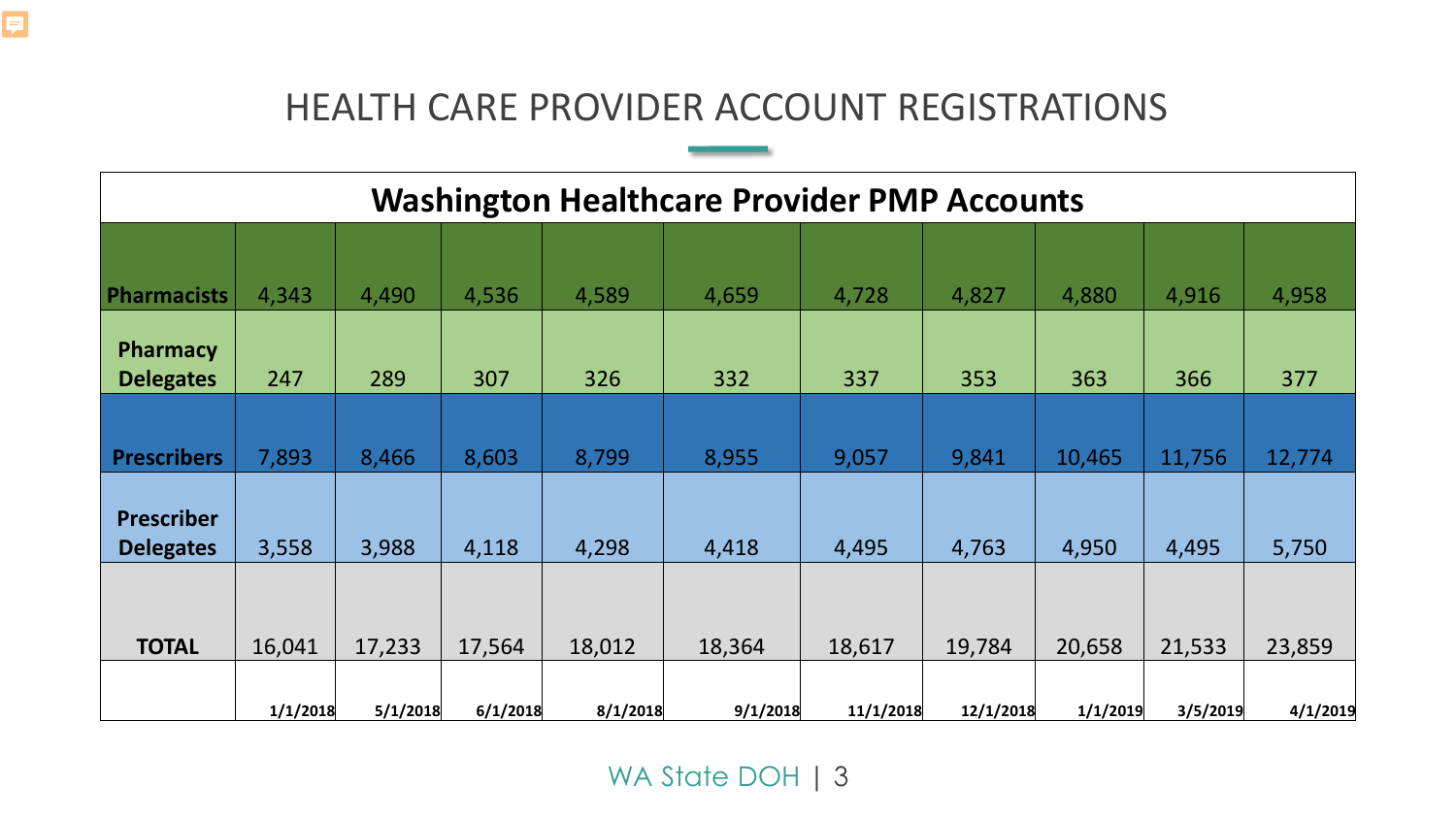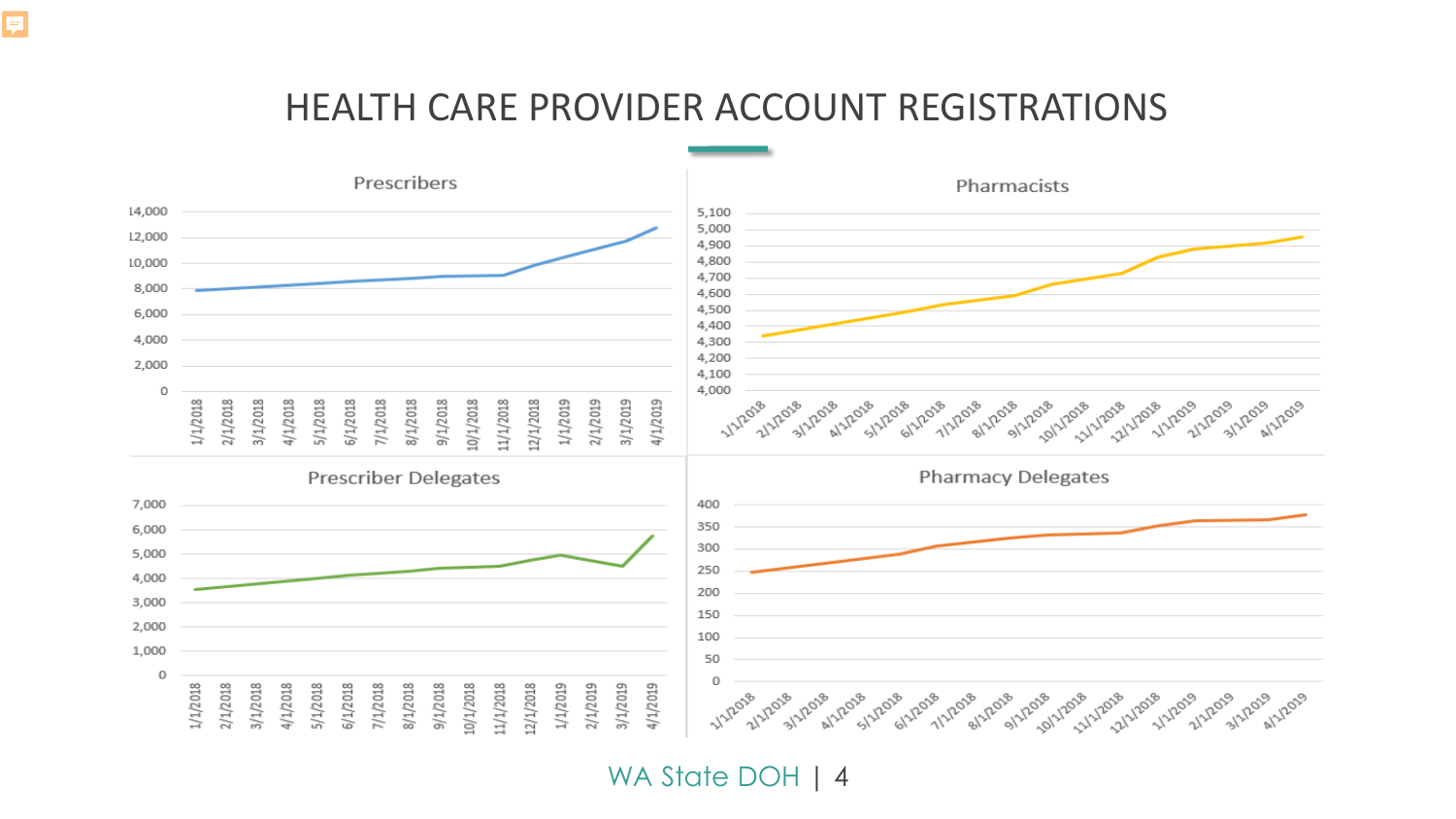| Prescriber<br><b>Registrations</b>                             | Prefix    | $18$ -Jul      | 18-Aug       | $18-$ Sep    | 18-Oct         | $18$ -Nov      | 18-Dec       | $19$ -Jan    | 19-Mar         |
|----------------------------------------------------------------|-----------|----------------|--------------|--------------|----------------|----------------|--------------|--------------|----------------|
| <b>Advanced Practitioner</b><br><b>Nurse Practitioner ARNP</b> | <b>AP</b> | 1,877          | 1,910        | 1,936        | 2,072          | 2,202          | 2,202        | 2,326        | 2,725          |
| <b>Dentist</b>                                                 | <b>DE</b> | 879            | 909          | 923          | 955            | 987            | 987          | 1,023        | $\mathbf{1}$   |
| <b>Dental Faculty</b>                                          | DF        | $\mathbf{1}$   | $\mathbf{1}$ | $\mathbf{1}$ | $\mathbf{1}$   | $\mathbf{1}$   | $\mathbf{1}$ | $\mathbf{1}$ | $\overline{2}$ |
| <b>Dental Resident</b>                                         | <b>DR</b> | $\overline{3}$ | 3            | 3            | $\overline{3}$ | $\overline{3}$ | 3            | 3            | 8              |
| <b>Physician - Medical Doctor</b>                              | <b>MD</b> | 4,168          | 4,221        | 4,241        | 4,304          | 4,434          | 4,432        | 4,749        | 5,686          |
| <b>Physician Intern</b><br><b>Medical Limited (Resident)</b>   | <b>ML</b> | 202            | 194          | 197          | 202            | 214            | 216          | 242          | 276            |
| Naturopathic Phsician                                          | <b>NT</b> | 31             | 32           | 33           | 34             | 35             | 35           | 36           | 41             |
| <b>Osteopathic Assistant</b>                                   | <b>OA</b> | 11             | 11           | 9            | 12             | 15             | 15           | 17           | 20             |
| Osteopathic Physician                                          | <b>OD</b> | 8              | 8            | 8            | 9              | 9              | 9            | 10           | 12             |
| <b>Osteopathic Limited</b>                                     |           |                |              |              |                |                |              |              |                |
| (Resident)                                                     | <b>OL</b> | 43             | 50           | 54           | 57             | 65             | 65           | 71           | 79             |
| <b>Podiatric Physician</b>                                     | <b>OP</b> | 509            | 525          | 534          | 561            | 585            | 585          | 610          | 713            |
| <b>Physician Assistant</b>                                     | PA        | 1,023          | 1,041        | 1,055        | 1,086          | 1,132          | 1,132        | 1,212        | 1,442          |
| <b>Podiatric Physician And</b>                                 |           |                |              |              |                |                |              |              |                |
| Surgeon                                                        | PO        | 78             | 80           | 85           | 135            | 159            | 159          | 165          | 172            |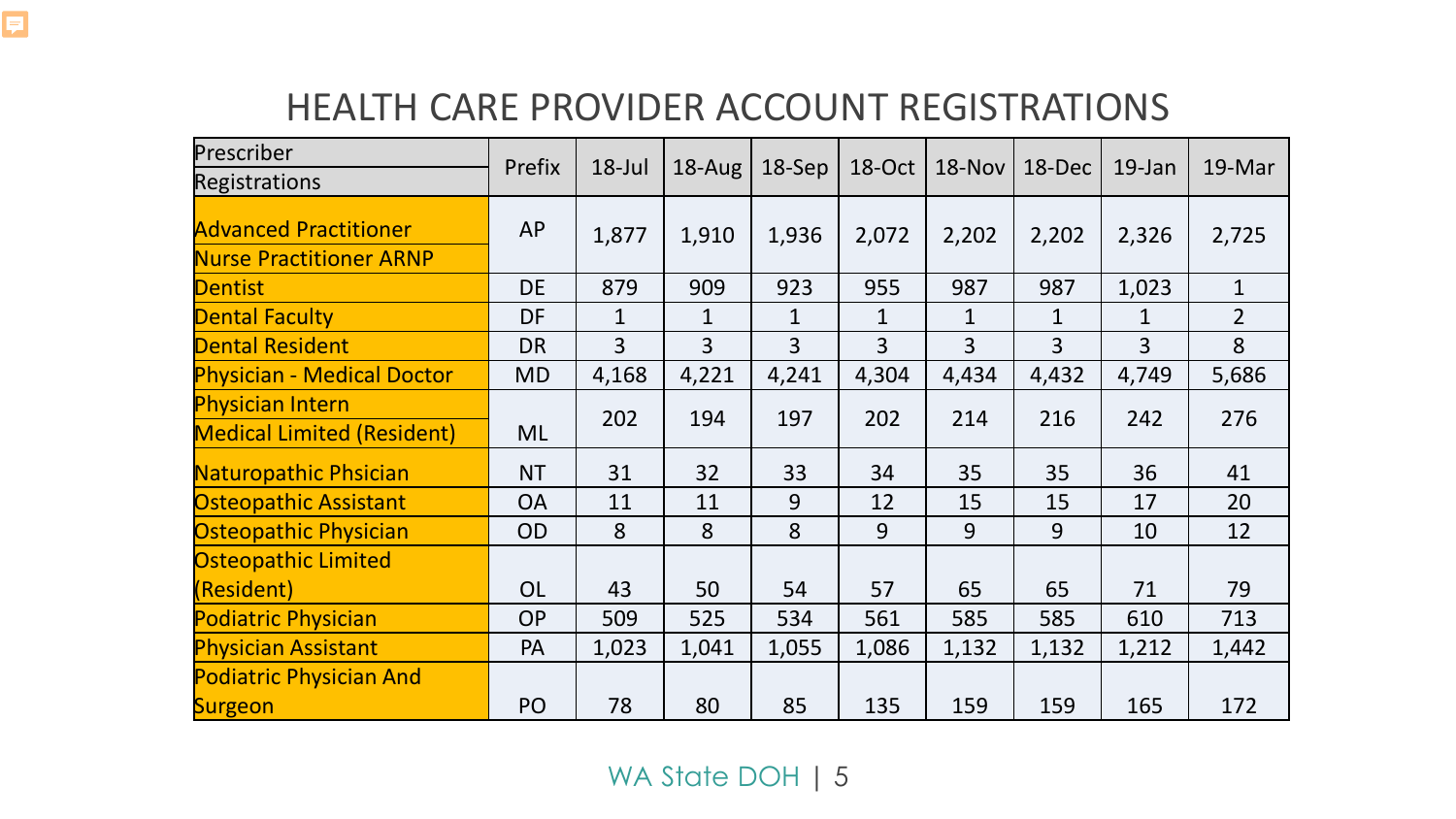#### PMP Help Desk Activity

#### **Customer Support Contacts by Week**

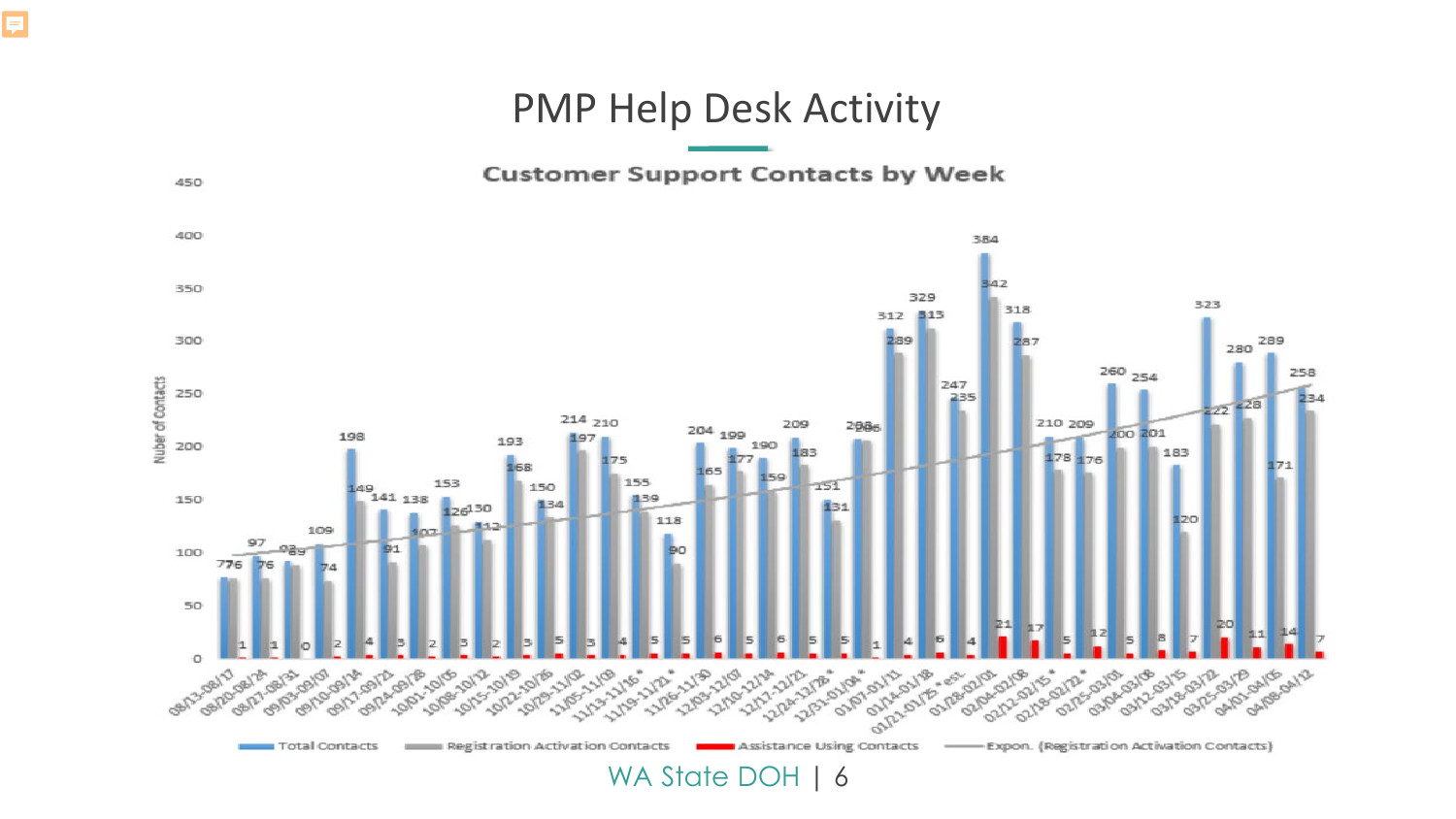## PMP USE AND IMPACT

| <b>Query By:</b>     | 2012       | 2013       | 2014       | 2015       | 2016       | 2017       | 2018       |
|----------------------|------------|------------|------------|------------|------------|------------|------------|
|                      |            |            |            |            |            |            |            |
| <b>Prescriber</b>    | 351,380    | 424,457    | 528,415    | 609,389    | 838,995    | 1,124,944  | 2,025,038  |
|                      |            |            |            |            |            |            |            |
| <b>Pharmacist</b>    | 55,308     | 298,174    | 394,736    | 543,520    | 683,738    | 761,188    | 1,037,223  |
|                      |            |            |            |            |            |            |            |
| <b>HIE</b>           |            |            | 26,546     | 2,222,446  | 2,722,172  | 4,124,241  | 18,116,831 |
|                      |            |            |            |            |            |            |            |
| <b>Total Queries</b> | 406,688    | 722,631    | 949,697    | 3,375,355  | 4,244,905  | 6,010,373  | 21,179,092 |
|                      |            |            |            |            |            |            |            |
| <b>Dispensed</b>     |            |            |            |            |            |            |            |
| <b>Controlled Rx</b> | 11,509,488 | 11,434,877 | 11,771,216 | 11,992,986 | 11,798,943 | 11,141,708 | 10,772,291 |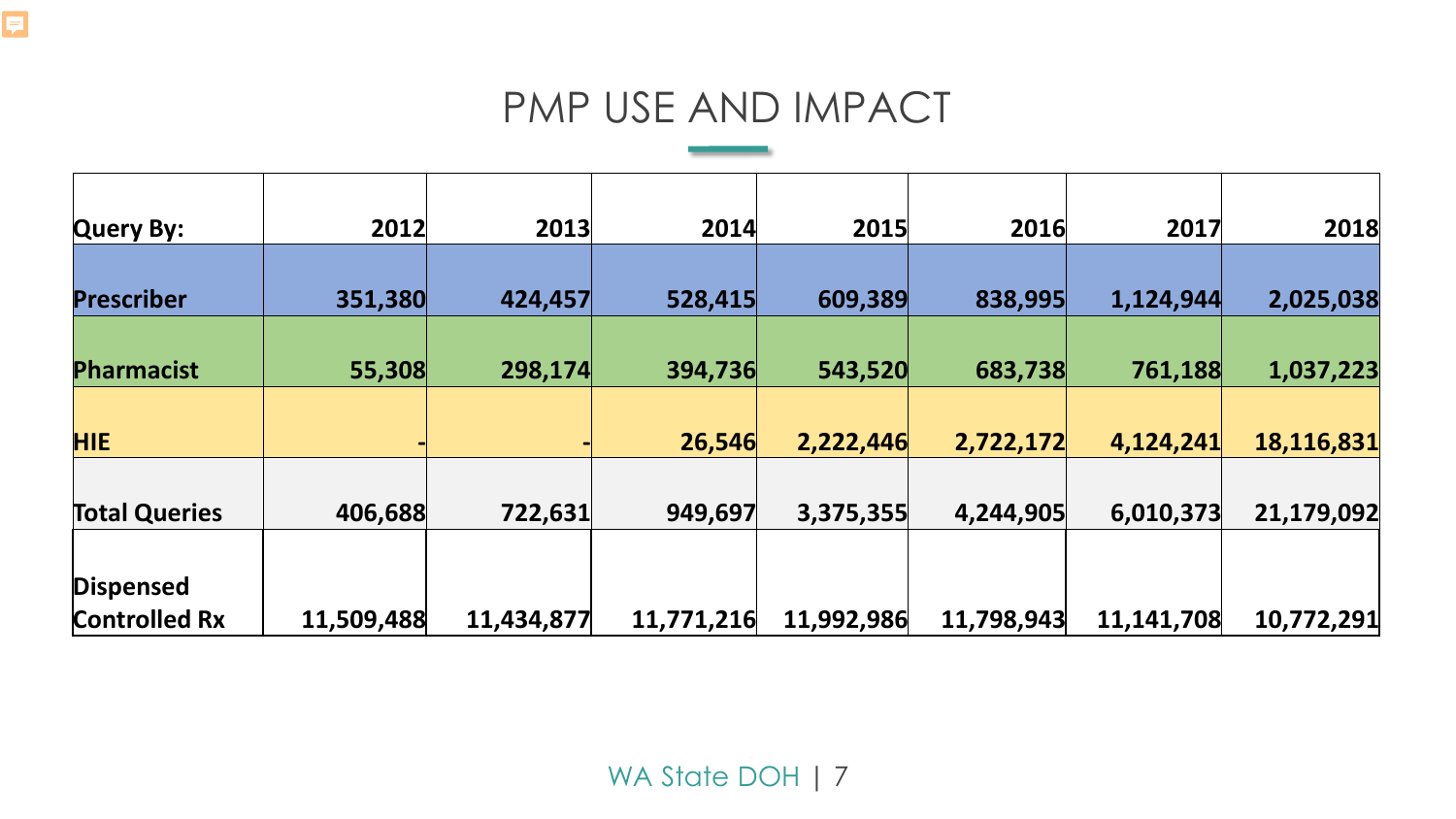# PMP USE AND IMPACT

Controlled Substance Prescriptions by Calendar Year

|                             | 2012 Rx    | 2013 Rx    | 2014 Rx    | 2015 Rx    | 2016 Rx    | 2017 Rx    | 2018 Rx    |
|-----------------------------|------------|------------|------------|------------|------------|------------|------------|
|                             |            |            |            |            |            |            |            |
| HYDROCODONE (all)           | 3,043,357  | 2,928,052  | 2,855,227  | 2,521,688  | 2,371,802  | 2,096,731  | 1,860,994  |
| <b>OXYCODONE</b> (all)      | 1,816,171  | 1,827,750  | 1,889,380  | 1,952,720  | 1,937,349  | 1,819,159  | 1,699,969  |
| DEXTRO/METH                 |            |            |            |            |            |            |            |
| <b>AMPHETAMINE (all)</b>    | 466,702    | 323,013    | 579,927    | 626,923    | 701,795    | 777,311    | 857,740    |
| TRAMADOL (all)              |            |            | 308,803    | 730,446    | 718,261    | 680,506    | 655,616    |
| ZOLPIDEM TARTRATE           | 898,620    | 838,636    | 790,571    | 761,159    | 712,360    | 649,127    | 607,802    |
| LORAZEPAM                   | 632,757    | 634,566    | 643,922    | 640,505    | 623,551    | 589,411    | 564,366    |
| <b>ALPRAZOLAM</b>           | 644,377    | 641,634    | 644,930    | 625,209    | 609,594    | 565,432    | 528,812    |
| <b>CLONAZEPAM</b>           | 519,642    | 521,425    | 527,935    | 520,615    | 502,644    | 468,441    | 450,901    |
| DEX / METHYLPHENIDATE (all) | 397,021    | 410,821    | 422,664    | 420,891    | 443,262    | 487,343    | 512,969    |
| MORPHINE (all)              |            |            |            |            |            |            |            |
| (not w/ Naltrexone)         | 327,191    | 330,399    | 336,190    | 362,408    | 351,167    | 329,280    | 311,395    |
| <b>Total Rx Dispensed</b>   |            |            |            |            |            |            |            |
| (CS reported to PMP)        | 11,509,488 | 11,434,877 | 11,771,216 | 11,992,986 | 11,798,943 | 11,141,708 | 10,772,291 |